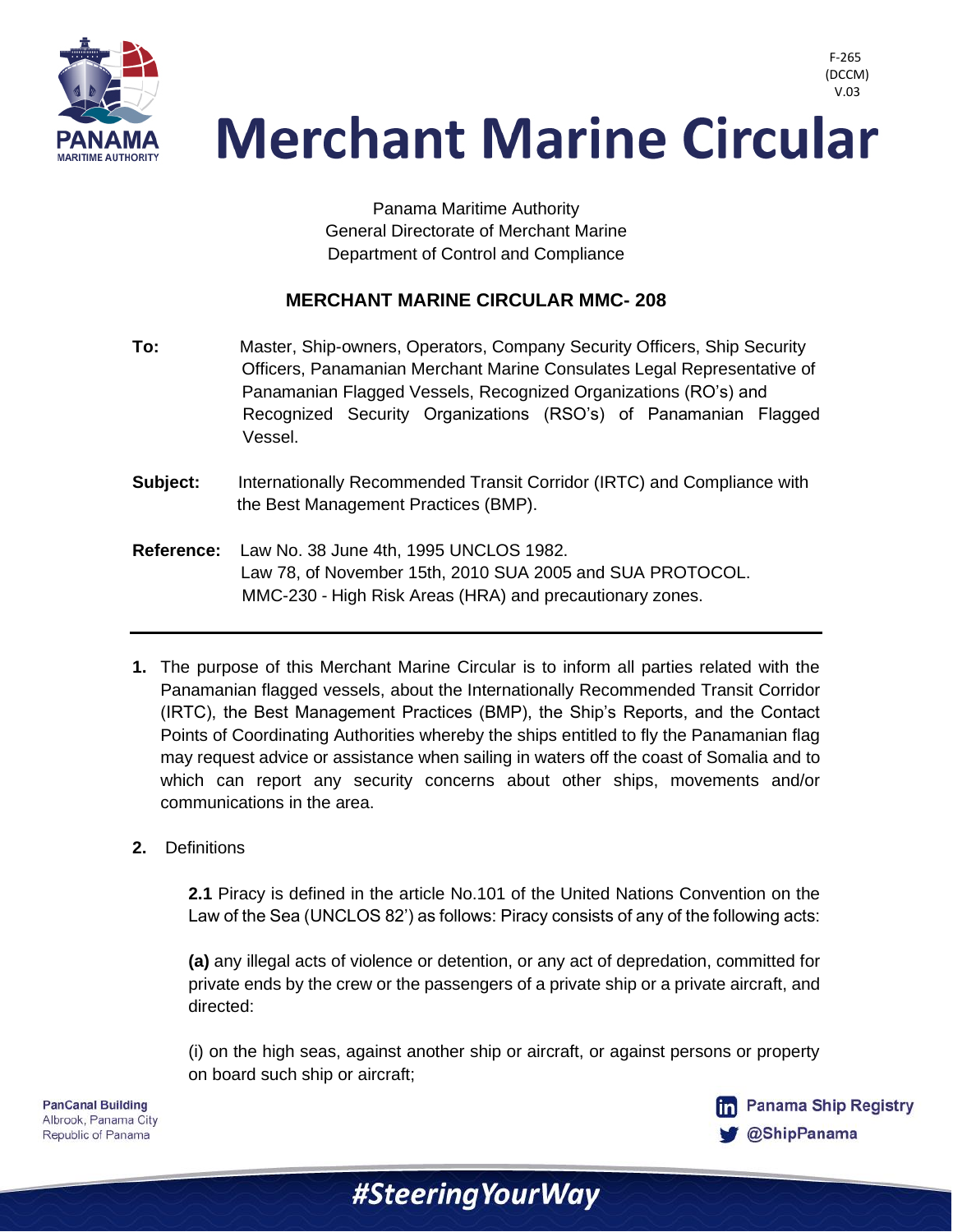

(ii) against a ship, aircraft, persons or property in a place outside the jurisdiction of any State.

**(b)** any act of voluntary participation in the operation of a ship or of an aircraft with knowledge of facts making it a pirate ship or aircraft.

**(c)** any act of inciting or of intentionally facilitating an act described in sub-paragraph (1) or

**2.2** Armed robbery against ships is defined in the Code of Practice for the Investigation of Crimes of Piracy and Armed Robbery Against Ships (resolution A.1025(26), Annex, paragraph 2.2), as follows:

*"Armed robbery against ships means any of the following act: (a) any illegal act of violence or detention or any act of depredation, or threat thereof, other than an act of "piracy", committed for private ends and directed against a ship or against persons or property on board such ships, within a State's internal waters, archipelagic waters and territorial sea; (b) any act of inciting or of intentionally facilitating an act described above."*

**3.** Internationally Recommended Transit Corridor (IRTC)

**3.1** All the Panamanian flagged vessels are requested to use the IRTC, which includes the creation of separate eastbound and westbound transit lanes. Each lane will be 5 nautical miles wide and will be separated by a 2 nautical miles buffer zone.

**3.2** As the IRTC is subject to changes by the military Authorities, according to prevailing circumstances, the Panamanian flagged vessels are urged to obtain updated information from the Maritime Security Centre – Horn of Africa (MSCHOA) on the website address http://www.mschoa.org or from the NAV-warnings promulgated for that area.

#### **4.** Best Management Practices (BMP)

**4.1** All the Panamanian flagged vessels are requested, prior to transit or leaving a port within the region, to follow the BMP and to contact the local information centers to get updated instructions on transit and reporting.

#Steering Your Way

**PanCanal Building** Albrook, Panama City Republic of Panama

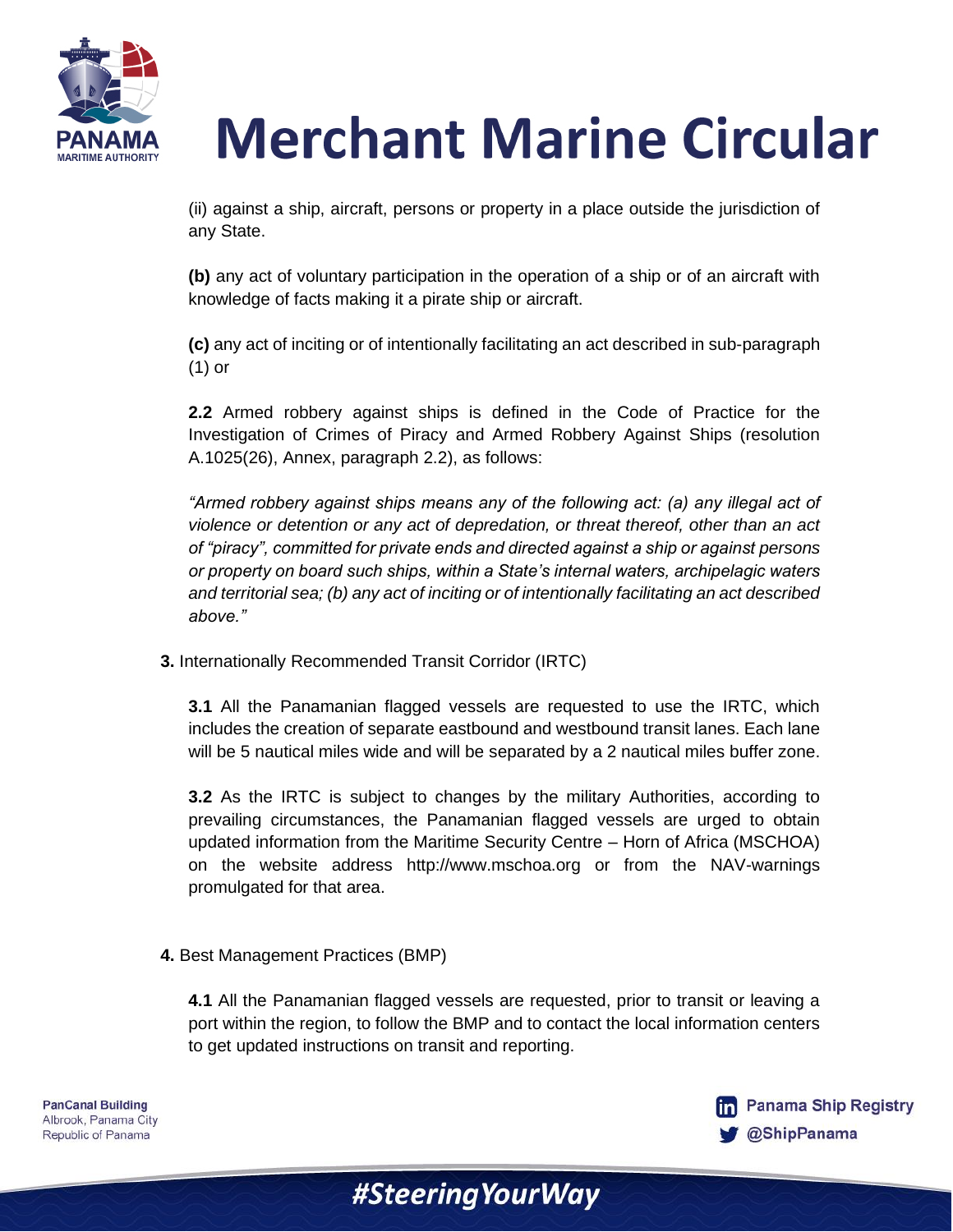

**4.2** It is anticipated that the BMP will be periodically updated based upon operational experience and lessons learned. The Panamanian flagged vessels are urged to keep to the latest version of the BMP and verify it with the designated information centers when approaching to the Gulf of Aden (GoA) and the Somali Basin.

**4.3** Panamanian Flagged Vessels operating within the World Food Program (WFP) in the GoA and the Somali basin, shall implement as far practicable, the BMP.

**4.4** Statistics have shown that following the BMP, including suggested routing advisories, considerably lessened the incidence of pirate attacks. These measures also help the Naval Forces in the area to protect the vessels in transit.

**4.5** The Panama Maritime Administration (PMA) if deems it necessary and in order to safeguard the safety and security of the ship and the crew, may request the presence of trained and armed guards for the protection of ships flying the Panama flag.

### **5.** Report

**5.1** This Administration recognizes that an essential part of preventing, deterring and suppressing attacks from pirates, is the prompt reporting to the proper authorities and organizations involved, both during and post incident. In this sense, all the Panamanian flagged vessels shall:

**5.1.1** Report to UKMTO Dubai while operating in the area, and increase the periodicity of report when navigating in known high risk areas and further report when passing A or B on the IRTC.

**5.1.2** Report to UKMTO Dubai and the IMB Piracy Reporting Centre (PRC) any sighted suspect motherpirate ships.

**5.1.3** Report to UKMTO Dubai (immediately) when a pirate attack is imminent.

#Steering Your Way

**5.2** After an incident, the company shall inform the Administration, as instructed in the Merchant Marine Circular No. 231.

**6.** Additional Security Measures

**PanCanal Building** Albrook, Panama City Republic of Panama

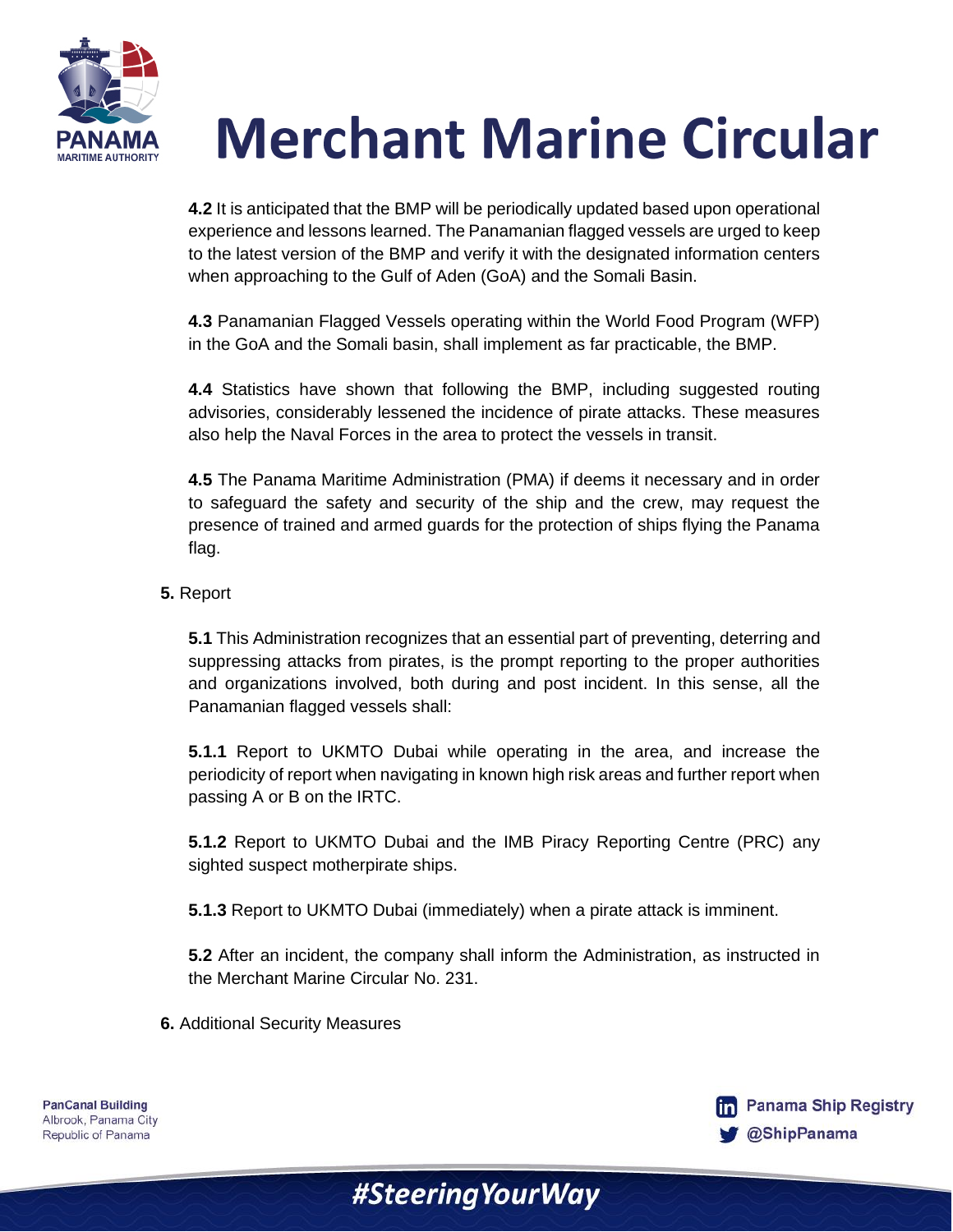

**6.1** All the Panamanian flagged vessels transiting through High Risk Areas (HRA), have to raise the Security Level according to their Ship Security Plan (SSP).

**6.2** The Panama Maritime Authority recommends that all the crew of the Panamanian Flagged vessels, and that prior to the entry into the High Risk Area (HRA), should be fully briefed on the preparations and a piracy drill shall be conducted as well, as instructed in the Merchant Marine Circular No. 230.

**6.3** The Panamanian Flagged vessels are requested to verify that the SSAS equipment have been correctly set-up and is working properly through a SSAS Test, which must be reported to the PMA contacts, as instructed in the Merchant Marine Circular No. 133.

**6.4** If any additional security measures are required (other than BMP), shall be approved by the Panama Maritime Authority.

**7.** The below documentation for your reference regarding this subject matter:

- IMO Resolution A.1026 (26) adopted on 2 December 2009.
- IMO SN.1/Circular.281 Internationally Recommended Transit Corridor (IRTC).
- Anti-Piracy Planning Chart 66090 Rea Sea, Gulf of Aden and Arabian Sea.
- IMO MSC.1/Circ.1339 Best Management Practices for Protection against Somalia Based Piracy.
- MSCHOA official document "Why is it necessary to report vessel positions to UKMTO and to register vessel movements to MSCHOA?"
- MSCHOA Registration Points (Geographical positions).
- IMB Piracy Reporting Centre (PRC) Contact Info.

For further assistance and/or inquiries please note the following contact points:

**A. Maritime Ships Security Department** (weekdays 08:30-16:30 hrs) Phone: +507- 501-5037/5085 E-mail address: [asp@amp.gob.pa](mailto:asp@amp.gob.pa)

**B. SEGUMAR Panama** (Evenings, Weekends and Holidays) Phone: +507-501-

5350/48 or +507-501-5032 E-mail address: authorizations@segumar.com

*June 2020 – Change of PMA phone numbers July, 2018 – Removal of the text click here*  **PanCanal Buildidanuary, 2018 - Update of mail Albrook, Panama City** Republic of Panama



#Steering Your Way